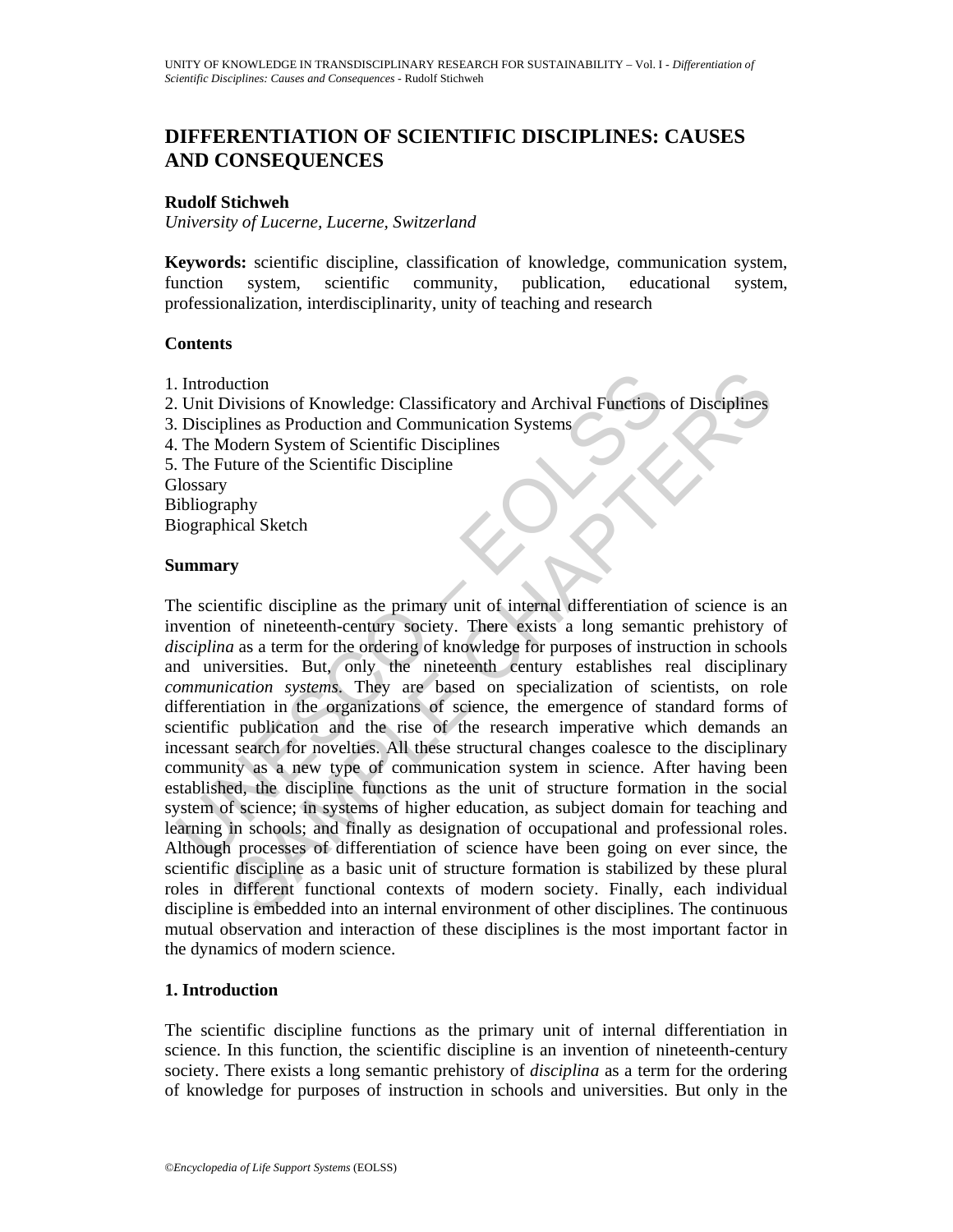nineteenth century did academics establish real disciplinary *communication systems*. After that, the discipline functions as the unit of internal differentiation in the social system of science, in systems of higher education, as subject domain for teaching and learning in schools, as designation of occupational and professional roles and as *address* for knowledge demands from other functional contexts in society. Although processes of differentiation of science are going on all the time, the scientific discipline as a basic unit of structure formation in science is stabilized by these plural roles in different functional contexts of modern society.

## **2. Unit Divisions of Knowledge: Classificatory and Archival Functions of Disciplines**

discriptina is derived from the Latin *discere* (learning), and it has beentiquity and the early Middle Ages as one side of the distinction and the manner ways of ordering knowledge for purposes corrainary. Often they were aa is derived from the Latin *discere* (learning), and it has been used since late and the carly Middle Ages as one side of the distinction *disciplina* v B of the state of the distinction *disciplina* Often they were use *Disciplina* is derived from the Latin *discere* (learning), and it has been used since late antiquity and the early Middle Ages as one side of the distinction *disciplina* vs. *doctrina*. Both terms meant ways of ordering knowledge for purposes of teaching and learning. Often they were used synonymously. In other usages, *doctrina* is more intellectual and *disciplina* more pedagogical, more focused on methods of inculcating knowledge. A slightly later development among the church fathers adds to *disciplina* implications such as admonition, correction, even punishment for mistakes. This concurs with recent interpretations of discipline, especially in the wake of Michel Foucault, making use of the ambiguity of *discipline* as a term always pointing to knowledge and to disciplinary power at the same time. A last relevant context is the role differentiation of teaching and learning and the distinction *doctrina/disciplina* was obviously correlated with it, doctrina being prevalent on the side of the teacher, disciplina being more necessary on the side of the pupil.

One can still identify the same understandings of *doctrina* and *disciplina* in the literature of the eighteenth century. But what had changed since the Renaissance is that these two terms no longer referred to very small particles of knowledge. They pointed much more frequently to entire systems of knowledge. This went along with the ever more extensive use by early modern Europe of classifications of knowledge and encyclopedic compilations of knowledge in which disciplines functioned as unit divisions of knowledge. The historical background to this was the growth of knowledge related to societal developments such as the invention of printing, the intensified contacts of Europe to other world regions, economic and population growth, and their correlates such as mining and building activities, exploring previously unknown strata of Earth. But, in these early modern developments, there still dominated the *archival function of disciplines*. The discipline was a place where one deposited knowledge after having found it out, but it was not an active system for the production of knowledge.

-

-

-

# TO ACCESS ALL THE **9 PAGES** OF THIS CHAPTER, Visit[: http://www.eolss.net/Eolss-sampleAllChapter.aspx](https://www.eolss.net/ebooklib/sc_cart.aspx?File=E6-49-01-02)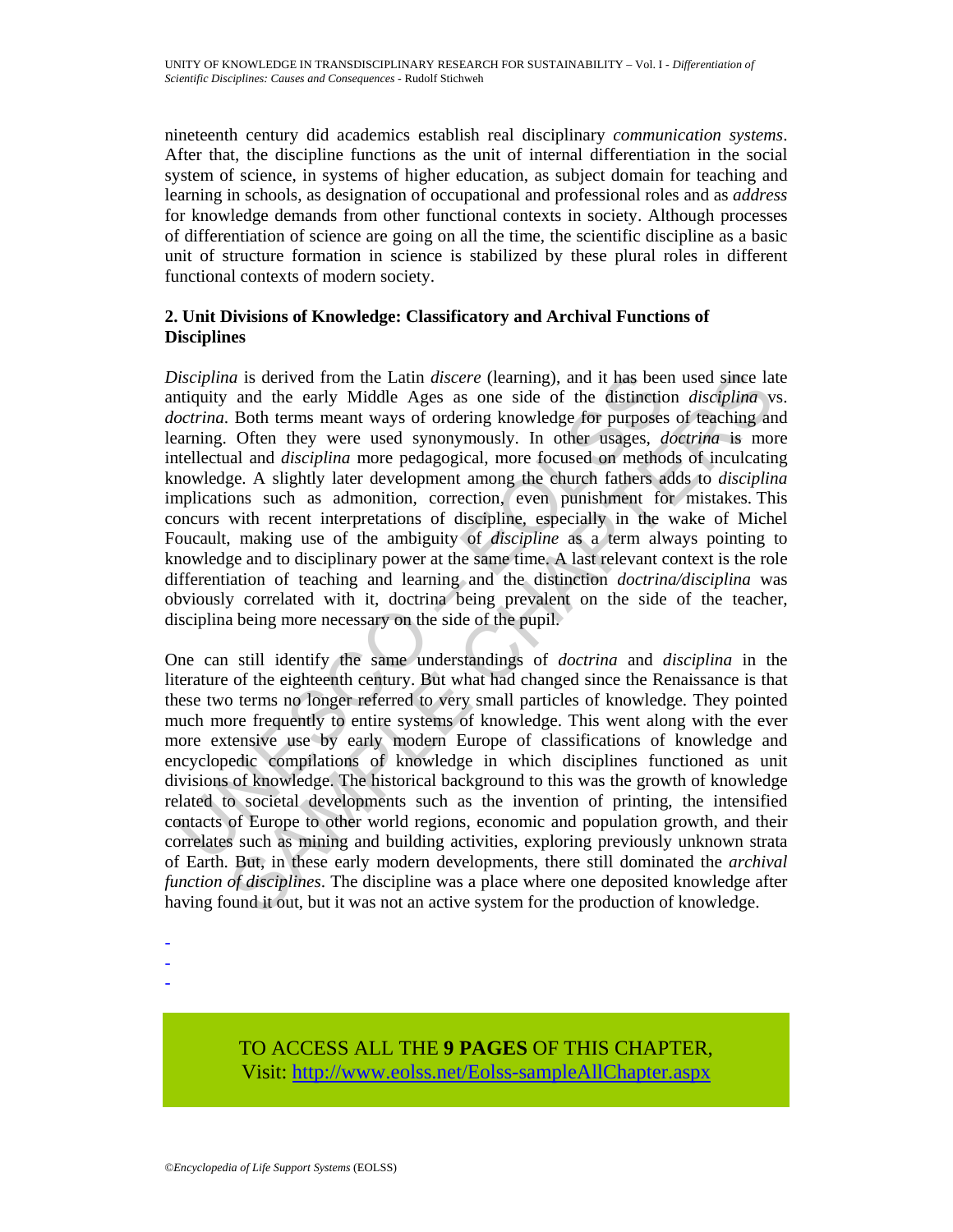#### **Bibliography**

Bazerman C. (1988). *Shaping Written Knowledge: the Genre and Activity of the Experimental Article in Science*. Madison, WI: University of Wisconsin Press. [This book describes the history and sociology of the scientific publication.]

Cambrosio A. and Keating P. (1983). The disciplinary stake: the case of chronobiology. *Social Studies of Science* 13, 325–353. [This is a case study on the rise of disciplines from interdisciplinary fields.]

Haskell T.L. (1984). Professionalism versus Capitalism: R.H. Tawney, Émile Durkheim and C.S. Peirce on the Disinterestedness of Professional Communities. *The Authority of Experts—Studies in History and Theory* (ed. T.L. Haskell), pp. 180–225. Bloomington, IN: Indiana University Press. [This article represents sociological theory on professional communities.]

**SSAIT ACT 1953).** Loudation dat the Gueslas of Disselbandry. The Oriental phospharmatic Consument and Critical Studies in Disciplinarity, (eds. E. Messer-David<br>
J. Sylvan), pp. 271–305. Charlottesville, VA: University Pre www. (1993). Eatenaton and the Genesis of Lusepinarry: The Unekpected Reverses.<br>
Fistratized and Critical Studies in Disciplinarity, (eds. E. Messer-Davidow, D.R. Shumwa<br>
(n), pp. 271–305. Charlottesville, VA: University P Hoskin K.W. (1993). Education and the Genesis of Disciplinarity: The Unexpected Reversal. *Knowledges: Historical and Critical Studies in Disciplinarity*, (eds. E. Messer-Davidow, D.R. Shumway, D.J. Sylvan), pp. 271–305. Charlottesville, VA: University Press of Virginia. [This article describes educational systems in the rise of disciplinary systems, from a Foucauldian perspective.]

Marrou H. I. (1934). "Doctrina" et "Disciplina" dans la langue des pères de l'église. *Archivus Latinitatis Medii Aevi* 9, 5–25. [This is a conceptual history of the terms around "discipline."]

Messer-Davidow E., Shumway D.R., and Sylvan D.J. (1993). *Knowledges: Historical and Critical Studies in Disciplinarity*. Charlottesville, VA: University Press of Virginia. [This is a collection of studies about disciplinarity in different fields.]

Ong W.J. (1958). *Ramus, Method, and the Decay of Dialogue*. Cambridge MA: Harvard University Press. [This is an excellent overview of Renaissance theory of science and principles of classification of scientific knowledge.]

Stichweh R. (1984). *Zur Entstehung des modernen Systems wissenschaftlicher Disziplinen—Physik in Deutschland 1740–1890.* Frankfurt am Main: Suhrkamp. [This is a history and sociology of the modern system of scientific disciplines; with a case study on physics.]

Stichweh R. (1996). Science in the system of world society. *Social Science Information* 35, 327–340. [This article discusses science in global society and disciplinary differentiation.]

Storer N.W. and Parsons T. (1968). The disciplines as a differentiating force. *The Foundations of Access to Knowledge. A Symposium* (ed. E.B. Montgomery), pp. 101–121. Syracuse, NY: Syracuse University Press. [This is a sociological analysis of the modern system of scientific disciplines.]

Swoboda W.W. (1979). Disciplines and interdisciplinarity: a historical perspective. *Interdisciplinarity and Higher Education* (ed. J.J. Kockelmans), pp. 49–92. London: University Park. [This article discusses the history and sociology of interdisciplinarity.]

#### **Biographical Sketch**

**Rudolf Stichweh**, b. 1951; studies of sociology and philosophy in Berlin and Bielefeld; Dr. rer. soc. 1983 at University of Bielefeld; 1985-9 Max-Planck-Institut fuer Gesellschaftsforschung, Koeln; 1987 Maison des Sciences de l'Homme, Paris; 1989-94 Max-Planck-Institut fuer europaeische Rechtsgeschichte, Frankfurt a.M.; 1994-2003 professor for sociological theory, University of Bielefeld; 2000 guest professor at École des Hautes Études en Sciences Sociales, Paris; 2001 guest professor at University of Vienna; 2003- professor for sociological theory, University of Lucerne; 2005-06 fellow at Wissenschaftskolleg zu Berlin.

Major areas of research: Theory of world society; sociology of strangers and migrations; sociology of early modern and modern science and universities; theories of sociocultural evolution; sociology of friendship and kinship.